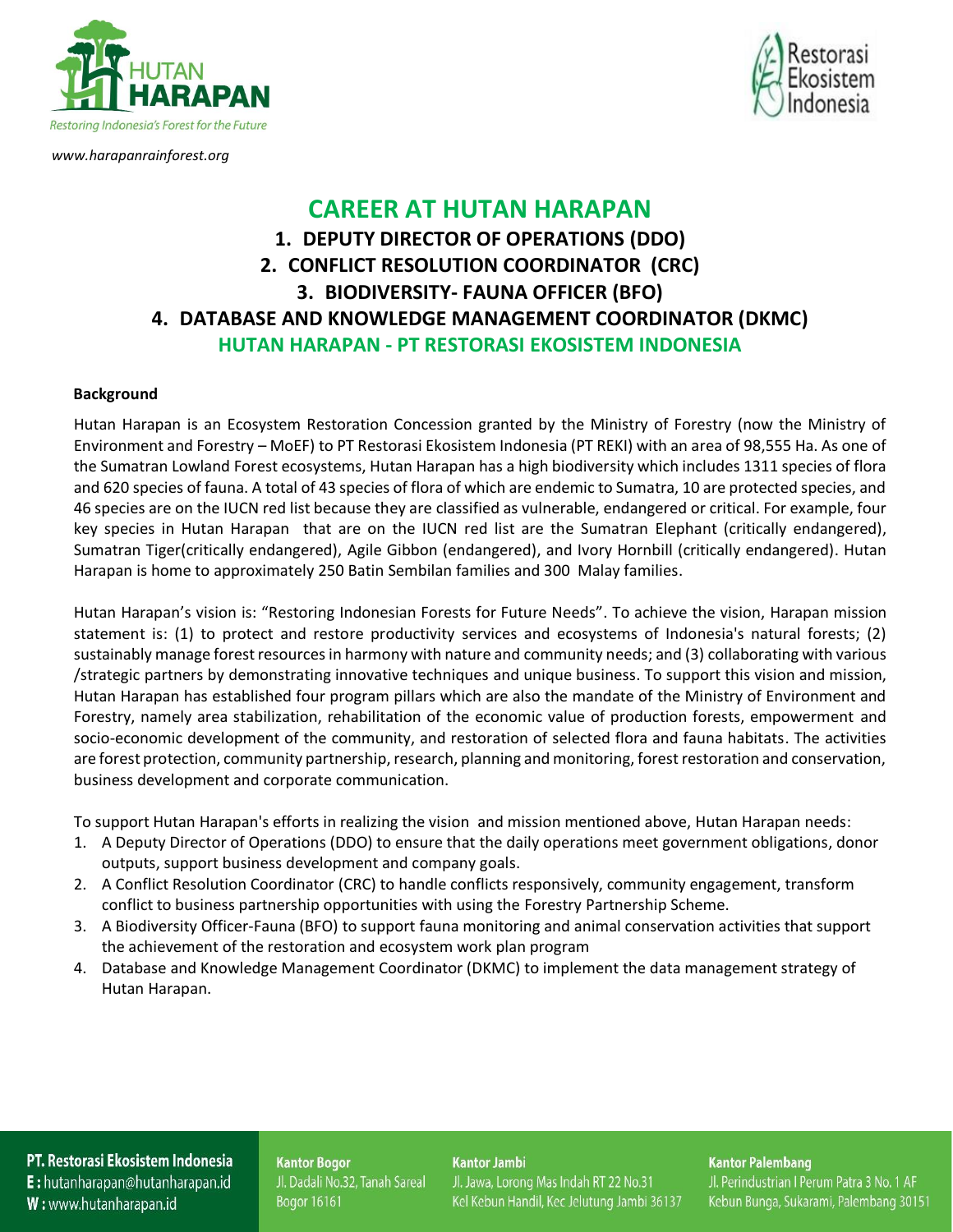



# **1. Deputy Director of Operations (DDO)**

## **1.1 Job Overview DOO**

| Title               | : Deputy Director of Operations |
|---------------------|---------------------------------|
| Department          | : Board of Directors            |
| Reporting to        | : Director of Operations        |
| <b>Subordinates</b> | : All Managers                  |

The Deputy Director of Operations will support the Director of Operations to manage the daily operations of Hutan Harapan and directly report to Director of Operations, and to the President Director if DOO is off duty. The Deputy DOO will also coordinate the responsibilities of all managers, synthesize and compile reports to be submitted to the President Director and Operations Director to fulfill PT REKI's government obligations, mandates from the Board of Patrons/ Board of Management, and support proposal and business development to ensure long term sustainability of Hutan Harapan.

## **1.2. Main Tasks**

- 1. Support the Director of Operations in leading, managing and coordinating the company's operational activities in accordance with obligations of ERC-PBPH (Forest multi-business/ Utilization License).
- 2. Support the Director of Operations to ensure the implementation of Ten Year Plan (RKU) and Annual Work Plan (RKT) both in South Sumatra by collaborating with managers/ assistant managers.
- 3. Support the Director of Operations in planning, monitoring and evaluating budget and human resource management, and ensuring various operational aspects are in accordance with applicable laws and regulations.
- 4. Develop the company's organizational capacity through capacity building and provision of technical guidance to managers and Hutan Harapan staff to achieve company goals and targets, especially to conduct planning and reporting, business development and community partnership.
- 5. In consultation with the President Director and Director of Operations, to develop and manage strategic communication and coordination with the government, strategic partners, and key stakeholders at the provincial and district levels to support the company's operations and Hutan Harapan's strategic programs.
- 6. Lead and coordinate the development of operational plans and the preparation of periodic company reports in accordance with the rights and obligations of the IUPHHK-RE.
- 7. To support the DOO and managers to develop annual plans and budgets and monthly reports for submission to the President Director for approval.
- 8. Support the President Director and Director of Operations to coordinate the programs and activities of Hutan Harapan periodically with Burung Indonesia, Partners (RSPB, BLI, and NABU) and other strategic partners of Hutan Harapan.
- 9. To support the DOO to provide regular reports to President Director, donors, the Board of Patrons/ Board of Management, and Government Obligation.
- 10. Other tasks relevant to the management of Hutan Harapan assigned by President Director and DOO.
- 11. Directly report to the President Director if the DOO is on duty.

## PT. Restorasi Ekosistem Indonesia **E**: hutanharapan@hutanharapan.id

W: www.hutanharapan.id

**Kantor Bogor** Jl. Dadali No.32, Tanah Sareal Bogor 16161

#### **Kantor Jambi**

Jl. Jawa, Lorong Mas Indah RT 22 No.31 Kel Kebun Handil, Kec Jelutung Jambi 36137

## **Kantor Palembang**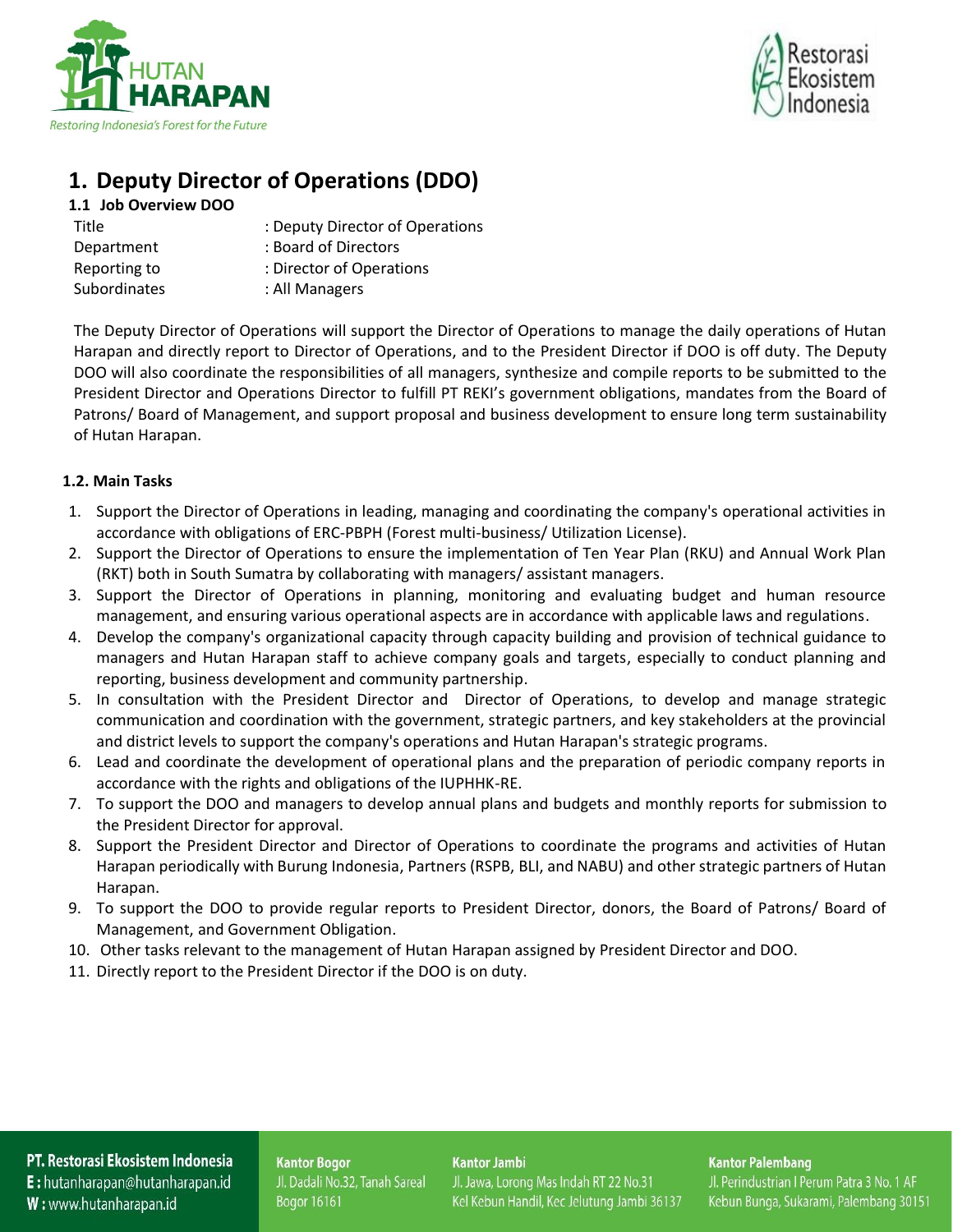



## **1.3 Authority**

- 1. Using and optimizing various resources Hutan Harapan to support the company's operations in accordance with company policies and procedures.
- 2. Support the DOO on the technical direction in all operational matters regarding implementation and planning of activities annually.
- 3. Support DOO to manage all managers in daily operations, and responsible for all daily operations if DOO is off duty.
- 4. Support the President Director and DOO on matters related to operational direction and policies.

## **1.4 Qualifications**

- 1. Minimum bachelor's degree in forestry, agriculture, plantation, management, business administration, and/or other relevant fields. Master Degree Preferred.
- 2. Work experience in a forestry company, ecosystem conservation and restoration, and/or natural resource management for more than 7 years, and preferably having held a manager position for at least 3 years.
- 3. Have an understanding of forestry and environmental corporate governance.
- 4. Have experience in leading and managing programs and activities at the site level.
- 5. Have leadership skills with integrity, adaptation, and responsiveness to work dynamics.
- 6. Have the ability to strategically analyze and make decisions quickly and accurately.
- 7. Able to coordinate, monitor and evaluate all aspects of the company's operations.
- 8. Able to compile reports on achievement of activities and identify company opportunities and challenges.
- 9. Excellent in speaking and writing, both Indonesian and English.

### **1.5 Performance Indicators**

- 1. All managers work collaboratively to reach all donors' outputs, government obligations and company goals.
- 2. Implement the Ten Year Plan and design annual work plan documents and company work implementation reports to be approved by President Director.
- 3. The implementation of departmental tasks and the achievement of company targets in accordance with the company's RKU and RKT, as well as programs and activities that have been planned.
- 4. Compilation of strategic documents and monitoring, evaluation and learning (Monitoring, Evaluation and Learning - MEL) tools that are used effectively by the company.
- 5. Established good communication and coordination between companies and the government, strategic partners, business people, communities and related parties in the Hutan Harapan area.

### **1.6. Time, Place and Implementation of Activities**

The job is based at the Hutan Harapan basecamp. The Deputy DOO is expected to work from the basecamp for 22 days, followed by 8 days off in a one-month period.

Please send your application and CV tru email: [fajar.s@hutanharapan.id](mailto:fajar.s@hutanharapan.id) an[d wati@hutanharapan.id](mailto:wati@hutanharapan.id) with 3 references by mentioning your position code no later than 30 May 2022.

PT. Restorasi Ekosistem Indonesia E: hutanharapan@hutanharapan.id W: www.hutanharapan.id

**Kantor Bogor** Jl. Dadali No.32, Tanah Sareal Bogor 16161

**Kantor Jambi** 

Jl. Jawa, Lorong Mas Indah RT 22 No.31 Kel Kebun Handil, Kec Jelutung Jambi 36137 **Kantor Palembang**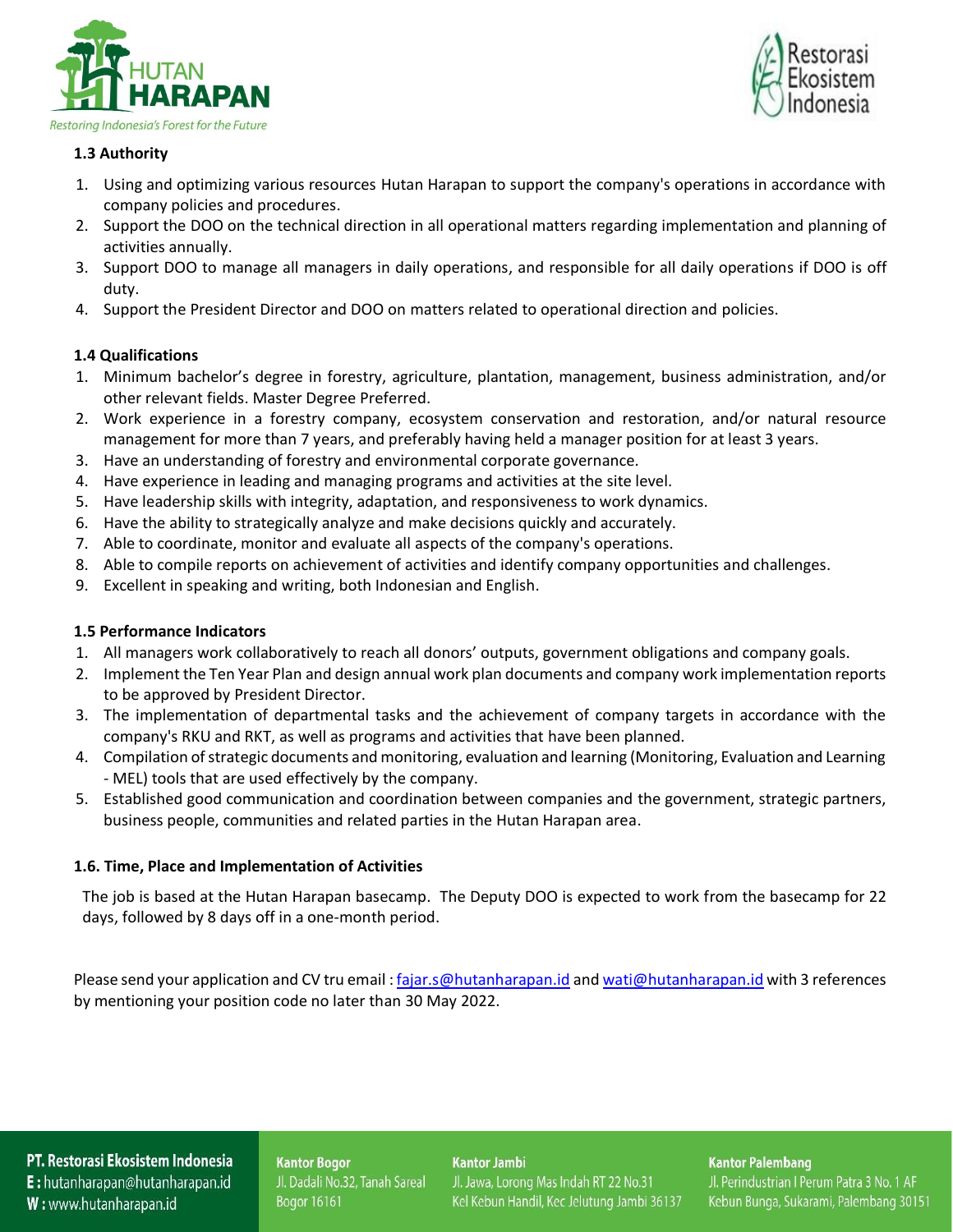



# **2. Conflict Resolution Coordinator (CRC)**

- **2.1 Job Overview**
- 
- 
- Title : Conflict Resolution Coordinator
- Department : Community Partnerships and Livelihoods
- Reporting to : Manager Community Partnership and Livelihoods
- Subordinates : Community organizer/Officer

## **2.2. Main Tasks**

- 1. Managing conflict resolution team and responsive handling conflict resolution to achieve a social partnership scheme and improve livelihood of community;
- 2. Engaging local communities or communities adjacent to support restoration with the community[
- 3. Conducting the process of resolving tenure conflicts (conduct conflict assessment, develop conflict resolution map, facilitate meeting/negotiation/mediation, drafting a partnership agreement, and monitoring and evaluation forest partnership agreement);
- 4. Establishing a good relationships with community, building trust, and assisting the process of forest partnerships scheme, agreeing for green land use plan, and developing green business partnership to meet the restoration goal;
- 5. Encouraging the establishment of conducive relations and communication with local community, community leaders, NGOs and local government to realize the establishment of good and mutually beneficial cooperation;
- 6. Record, document and report every handling conflict process and be responsible for archiving and reporting activities;
- 7. Disseminate the objectives of restoration, intervene in order to formulate activities based on ecosystem restoration with the parties.
- 8. Monitoring handling conflict plan, and improved action plan based on monitoring and evaluation results.

## **2.3 Qualifications**

- 1. Minimum bachelor's degree in anthropology, sociology, other social sciences and/or other relevant fields.
- 2. Work experience in meeting facilitation, negotiation, mediation, and moderating processes.
- 3. Able to do reports and compiling data, synthesize the report showing to manager and top management.
- 4. Have experiences in managing team and working under pressures
- 5. Have an understanding of forestry and environmental corporate governance.
- 6. Have leadership skills with integrity, adaptation, and responsiveness to work dynamics.
- 7. Have knowledge on social forestry scheme and forestry regulation and issues.

## **2.4 Time, Place and Implementation of Activities**

The job is based at the Hutan Harapan basecamp. CRC is expected to work from the basecamp and in the field for 22 days, followed by 8 days off in a one-month period.

Please send your application and CV tru email : [fajar.s@hutanharapan.id](mailto:fajar.s@hutanharapan.id) an[d wati@hutanharapan.id](mailto:wati@hutanharapan.id) with 3 references by mentioning your position code no later than 30 May 2022.

## PT. Restorasi Ekosistem Indonesia

E: hutanharapan@hutanharapan.id W: www.hutanharapan.id

**Kantor Bogor** Jl. Dadali No.32, Tanah Sareal Bogor 16161

**Kantor Jambi** 

Jl. Jawa, Lorong Mas Indah RT 22 No.31

Kel Kebun Handil, Kec Jelutung Jambi 36137

**Kantor Palembang**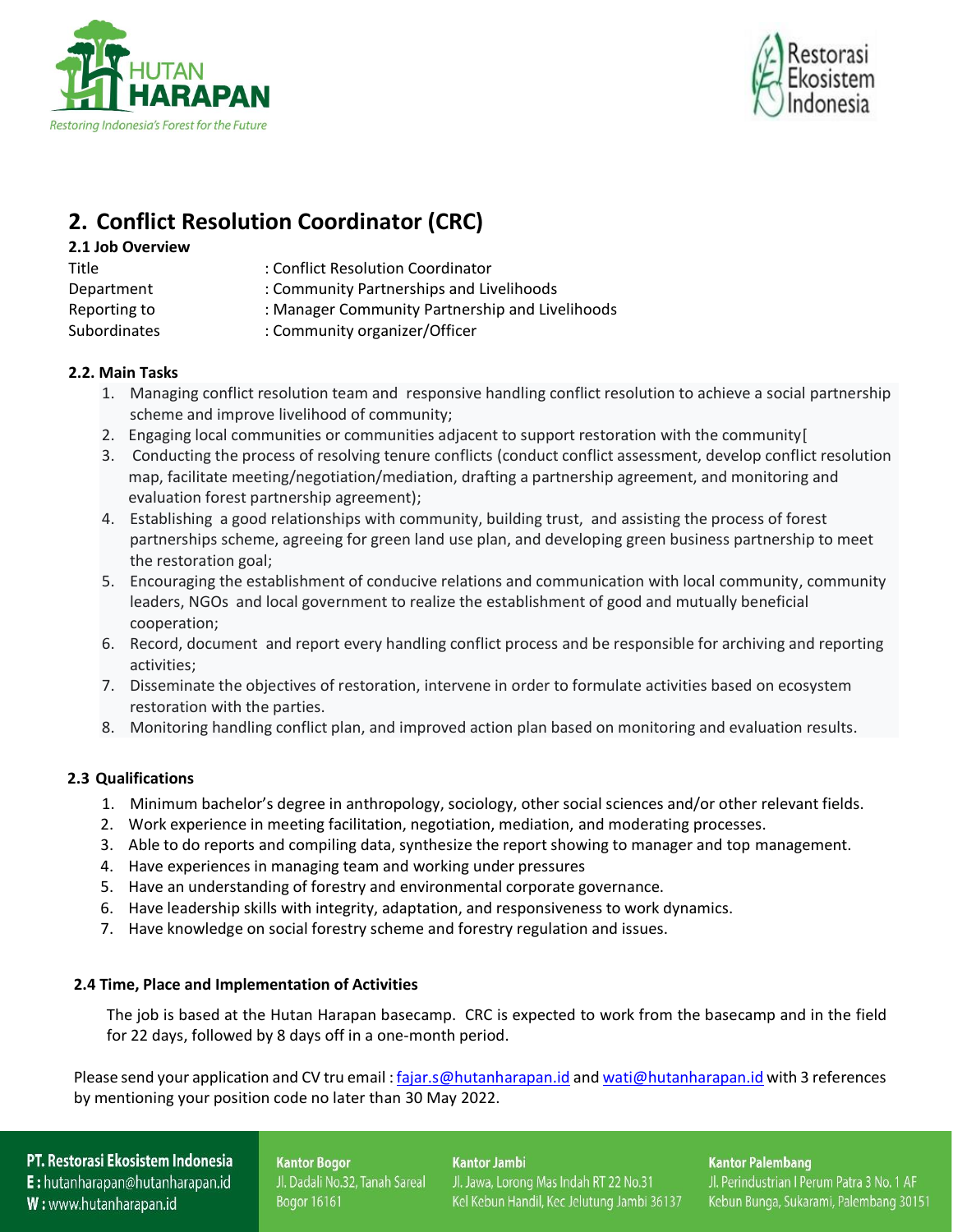



# **3 Biodiversity-Fauna Officer -Fauna (BFO)**

| 3.1 Job Overview |                                   |
|------------------|-----------------------------------|
| Title            | : Biodiversity-Fauna Officer      |
| Department       | : Restoration and Conservation    |
| Reporting to     | : Biodiversity Fauna Coordinator  |
| Subordinate      | : Research and Biodiversity staff |

## **3.2 Main Tasks Biodiversity Fauna Officer**

- 1. Ensure that flora monitoring works in accordance with the needs of the vision and mission of ecosystem restoration and government regulations.
- 2. Ensuring the availability of reports on the results of the implementation of periodic monitoring of aspects of the Fauna biodiversity study that support the response to the vision and mission of restoration.
- 3. Responsible for the operational activities of the fauna biodiversity survey, especially for the topic of birds and Gibbons; starting from planning, implementing research activities and monitoring populations as well as conservation of protected wild animals, followed by reporting the results of activities.
- 4. Ensure that the data taken by the fauna team in the field is in accordance with applicable standards and of good quality.
- 5. Able to work closely with internal and external collaborators for the purpose of ensuring the information generated becomes part of the restoration forest management system.
- 6. Be actively involved and support fauna monitoring and animal conservation activities that support the achievement of the restoration and ecosystem work plan program which has become the obligation of both the government and donors.
- 7. Build good communication between teams within one department and across departments.
- 8. Build good work motivation between teams to achieve the best and maximum work results.

## **3.3 Qualifications**

- 8. Minimum bachelor's degree in forestry, biology, and/or other relevant fields.
- 9. Work experience in a fauna survey and monitoring, understand of ecosystem conservation and restoration or forest management, and/or natural resource management.
- 10. Able to do reports and compiling data, synthesize the report showing to manager and top management
- 11. Have an understanding of forestry and environmental corporate governance.
- 12. Have leadership skills with integrity, adaptation, and responsiveness to work dynamics.
- 13. Able to work in the remote or forestry area
- 14. Able to coordinate, monitor and evaluate biodiversity-especially fauna.
- 15. Speaking and writing, both Indonesian and English is preferred.

## **3.4 Time, Place and Implementation of Activities**

The job is based at the Hutan Harapan basecamp. The BFO is expected to work from the basecamp and field for 22 days, followed by 8 days off in a one-month period.

Please send your application and CV tru email : [fajar.s@hutanharapan.id](mailto:fajar.s@hutanharapan.id) an[d wati@hutanharapan.id](mailto:wati@hutanharapan.id) with 3 references by mentioning your position code no later than 30 May 2022.

## PT. Restorasi Ekosistem Indonesia

E: hutanharapan@hutanharapan.id W: www.hutanharapan.id

**Kantor Bogor** Jl. Dadali No.32, Tanah Sareal Bogor 16161

**Kantor Jambi** 

Jl. Jawa, Lorong Mas Indah RT 22 No.31

Kel Kebun Handil, Kec Jelutung Jambi 36137

**Kantor Palembang**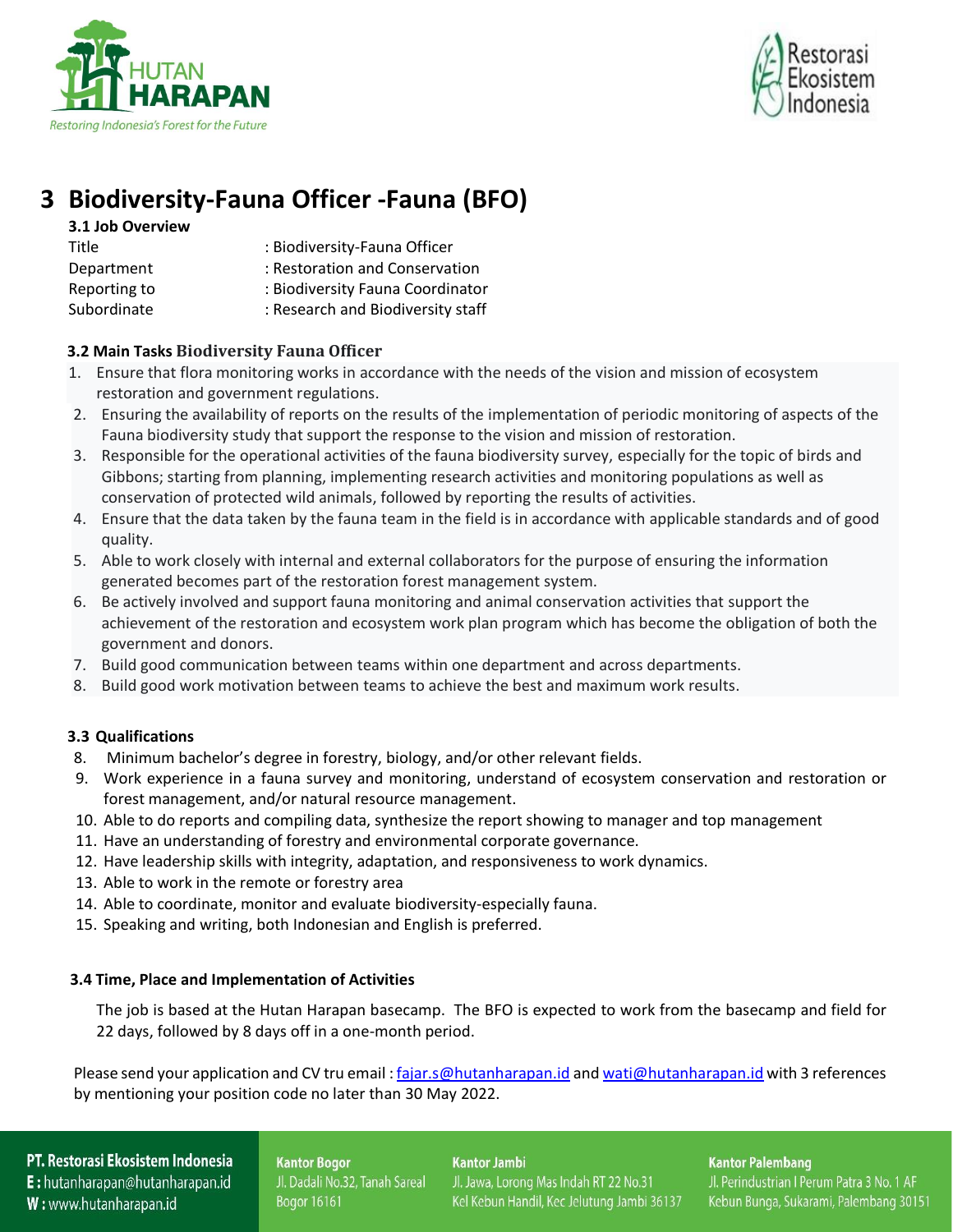



## **4. Database and Knowledge Management Coordinator (DKMC)**

| 4.1 Job Overview |                                                                         |
|------------------|-------------------------------------------------------------------------|
| Title            | : Database and Knowledge Management Coordinator                         |
| Department       | : Planning, Monitoring and Evaluation, and Knowledge Management         |
| Reporting to     | : Manager Planning, Monitoring and Evaluation, and Knowledge Management |

## **4.2. Main Responsibilities:**

- 1. Support PT REKI management and partners (Data Base Management Specialist) in formulating and executing the data management strategy of Hutan Harapan.
- 2. Support the management and implementation of the Data Management Framework in collaboration with the the Hutan Harapan team in the operational.
- 3. Explore and implement the most recent scientific and technological methods to strengthen processes and methods, people roles and responsibilities, performance management, data lifecycle, data applications, and data architecture of Hutan Harapan.
- 4. Provide technical expertise and capacity development for Hutan Harapan team on data collection, management, analysis, and learning of various programmatic datasets.
- 5. Coordinate meetings and conduct training for Hutan Harapan team to ensure knowledge, skills, and capacities on data analysis and management to fulfill organizational and technical capabilities in the data management strategy.
- 6. Produce relevant documentation as directed by the Planning and Knowledge Management Manager and Board of Directors.

## **4.3 Desirable skills, knowledge, and experience:**

- Bachelor's degree in Forestry, Geography, Regional Planning, Conservation, Statistics, Computer Science or related field or equivalent experience.
- Work experience in tropical forest management in Southeast Asia, particularly in Indonesia.
- Thorough knowledge of international conservation issues, especially on tropical forests.
- Strong problem-solving skills and a drive to learn and master new technologies and techniques.
- Extensive work experience in GIS and remote sensing, and its applications in the forestry, biodiversity conservation, ecosystem restoration, and/ or climate change.
- Knowledge and experience working with data architectures, geospatial database management, and forest and land use monitoring system.
- Knowledge and experience working with statistical techniques and concepts (regression, properties of distributions, statistical tests, etc.), as well as statistical computer languages (R, Python, SQL, etc.) to manipulate data and draw insights from large data sets.
- Knowledge and experience with data mining and machine learning algorithms, techniques, and its applications (GLM/Regression, modeling, clustering, decision tree learning, Random Forest, neural networks, etc.).
- Written and verbal communication skills for coordinating across teams.
- Able to work under pressure and adapt to changing circumstances, proven time management and organizational skills and attention to detail.
- Good in writing and verbal English Preferred.

## PT. Restorasi Ekosistem Indonesia

E: hutanharapan@hutanharapan.id W: www.hutanharapan.id

**Kantor Bogor** Jl. Dadali No.32, Tanah Sareal Bogor 16161

#### **Kantor Jambi**

Jl. Jawa, Lorong Mas Indah RT 22 No.31 Kel Kebun Handil, Kec Jelutung Jambi 36137

### **Kantor Palembang**